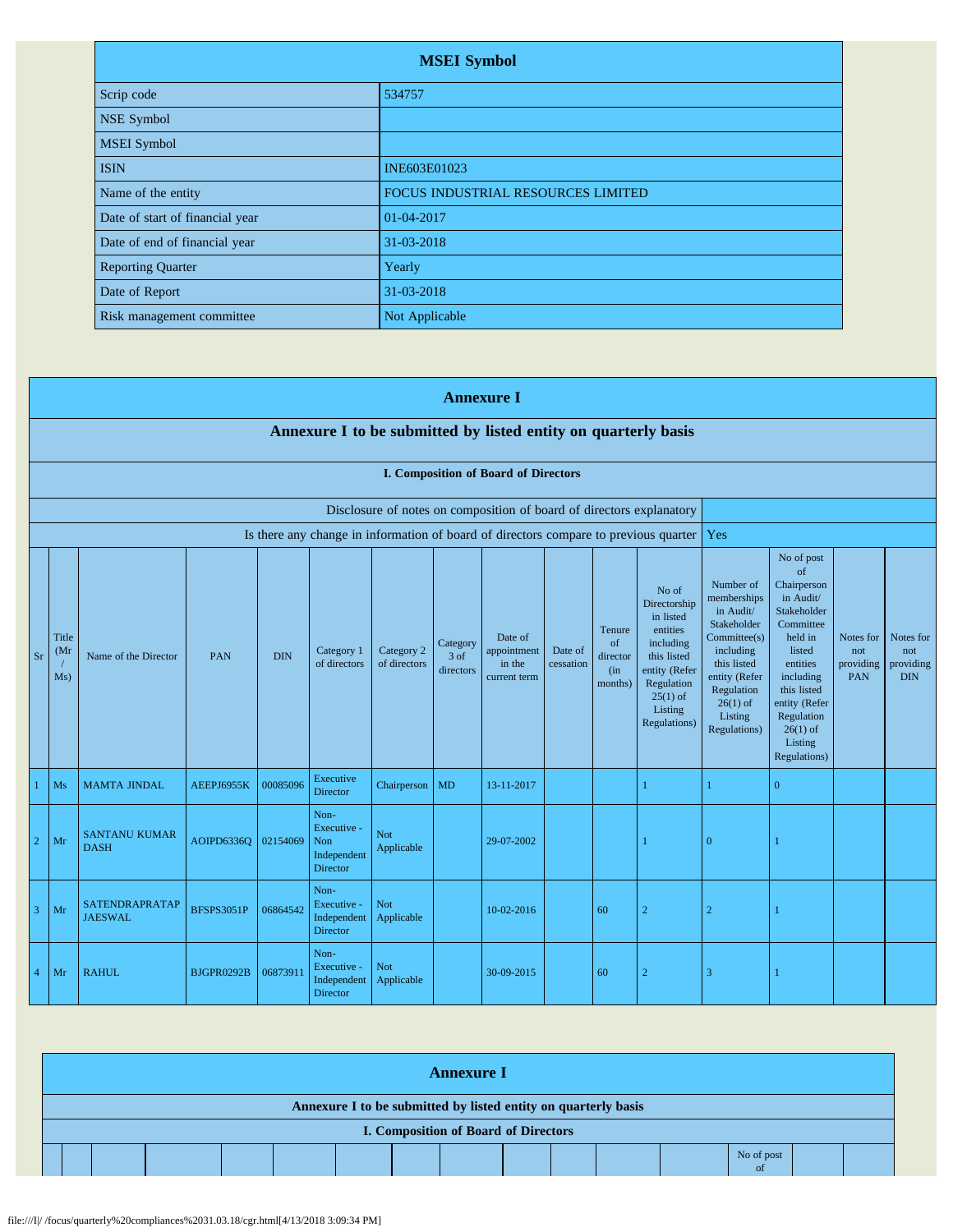| Sr | <b>Title</b><br>(Mr)<br>Ms) | Name of<br>the<br>Director                    | PAN                 | <b>DIN</b> | Category 1<br>of directors                                   | Category 2 Category<br><sub>of</sub><br>directors | 3 of<br>directors | Date of<br>appointment<br>in the<br>current term | Date of<br>cessation | Tenure<br>of<br>director<br>(in)<br>months) | No of<br>Directorship<br>in listed<br>entities<br>including<br>this listed<br>entity (Refer<br>Regulation<br>$25(1)$ of<br>Listing<br>Regulations) | Number of<br>memberships<br>in Audit/<br>Stakeholder<br>Commitee(s)<br>including<br>this listed<br>entity (Refer<br>Regulation<br>$26(1)$ of<br>Listing<br>Regulations) | Chairperson<br>in Audit/<br>Stakeholder<br>Committee<br>held in<br>listed<br>entities<br>including<br>this listed<br>entity (Refer<br>Regulation<br>$26(1)$ of<br>Listing<br>Regulations) | Notes for<br>not<br>providing<br>PAN | Notes for<br>not<br>providing<br><b>DIN</b> |
|----|-----------------------------|-----------------------------------------------|---------------------|------------|--------------------------------------------------------------|---------------------------------------------------|-------------------|--------------------------------------------------|----------------------|---------------------------------------------|----------------------------------------------------------------------------------------------------------------------------------------------------|-------------------------------------------------------------------------------------------------------------------------------------------------------------------------|-------------------------------------------------------------------------------------------------------------------------------------------------------------------------------------------|--------------------------------------|---------------------------------------------|
| 5  | Mr                          | <b>PAWAN</b><br><b>KUMAR</b><br><b>PODDAR</b> | AAGPP6784N          | 02152971   | Non-<br>Executive -<br>Independent<br>Director               | <b>Not</b><br>Applicable                          |                   | 01-10-2016                                       |                      | 60                                          | 3                                                                                                                                                  | $\overline{2}$                                                                                                                                                          | 3                                                                                                                                                                                         |                                      |                                             |
| 6  | Mr                          | <b>RAM</b><br><b>KISHAN</b><br><b>SINGH</b>   | BWVPS3787G 07819542 |            | Non-<br>Executive -<br><b>Non</b><br>Independent<br>Director | <b>Not</b><br>Applicable                          |                   | 30-05-2017                                       |                      |                                             |                                                                                                                                                    | $\Omega$                                                                                                                                                                | $\Omega$                                                                                                                                                                                  |                                      |                                             |

| <b>Annexure</b> 1                                                                |  |
|----------------------------------------------------------------------------------|--|
| <b>II. Composition of Committees</b>                                             |  |
| Disclosure of notes on composition of committees explanatory                     |  |
| Is there any change in information of committees compare to previous quarter Yes |  |

|                | Audit Committee Details |                               |                                      |                         |         |  |  |  |  |  |  |
|----------------|-------------------------|-------------------------------|--------------------------------------|-------------------------|---------|--|--|--|--|--|--|
| <b>Sr</b>      | <b>DIN</b> Number       | Name of Committee members     | Category 1 of directors              | Category 2 of directors | Remarks |  |  |  |  |  |  |
|                | 06873911                | <b>RAHUL</b>                  | Non-Executive - Independent Director | Chairperson             |         |  |  |  |  |  |  |
| $\overline{2}$ | 06864542                | <b>SATENDRAPRATAP JAESWAL</b> | Non-Executive - Independent Director | Member                  |         |  |  |  |  |  |  |
|                | 02152971                | <b>PAWAN KUMAR PODDAR</b>     | Non-Executive - Independent Director | Member                  |         |  |  |  |  |  |  |

|                | Nomination and remuneration committee |                           |                                          |                                   |  |  |  |  |  |  |  |  |
|----------------|---------------------------------------|---------------------------|------------------------------------------|-----------------------------------|--|--|--|--|--|--|--|--|
| <b>Sr</b>      | <b>DIN Number</b>                     | Name of Committee members | Category 1 of directors                  | Category 2 of directors   Remarks |  |  |  |  |  |  |  |  |
|                | 06873911                              | <b>RAHUL</b>              | Non-Executive - Independent Director     | Chairperson                       |  |  |  |  |  |  |  |  |
| $\overline{2}$ | 02154069                              | <b>SANTANU KUMAR DASH</b> | Non-Executive - Non Independent Director | Member                            |  |  |  |  |  |  |  |  |
|                | 06864542                              | SATENDRAPRATAP JAESWAL    | Non-Executive - Independent Director     | Member                            |  |  |  |  |  |  |  |  |

| <b>Stakeholders Relationship Committee</b> |                           |                                          |                         |         |  |  |  |  |  |  |  |  |
|--------------------------------------------|---------------------------|------------------------------------------|-------------------------|---------|--|--|--|--|--|--|--|--|
| <b>DIN</b> Number                          | Name of Committee members | Category 1 of directors                  | Category 2 of directors | Remarks |  |  |  |  |  |  |  |  |
| 02154069                                   | <b>SANTANU KUMAR DASH</b> | Non-Executive - Non Independent Director | Chairperson             |         |  |  |  |  |  |  |  |  |
| 06873911                                   | <b>RAHUL</b>              | Non-Executive - Independent Director     | Member                  |         |  |  |  |  |  |  |  |  |
| 00085096                                   | <b>MAMTA JINDAL</b>       | <b>Executive Director</b>                | Member                  |         |  |  |  |  |  |  |  |  |

|         | <b>Risk Management Committee</b> |                           |                         |                         |         |  |  |  |  |  |  |  |
|---------|----------------------------------|---------------------------|-------------------------|-------------------------|---------|--|--|--|--|--|--|--|
| $S_{r}$ | <b>DIN Number</b>                | Name of Committee members | Category 1 of directors | Category 2 of directors | Remarks |  |  |  |  |  |  |  |

|                 | <b>Corporate Social Responsibility Committee</b> |                           |                         |                         |         |  |  |  |  |  |  |
|-----------------|--------------------------------------------------|---------------------------|-------------------------|-------------------------|---------|--|--|--|--|--|--|
| Sr <sub>2</sub> | DIN Number                                       | Name of Committee members | Category 1 of directors | Category 2 of directors | Remarks |  |  |  |  |  |  |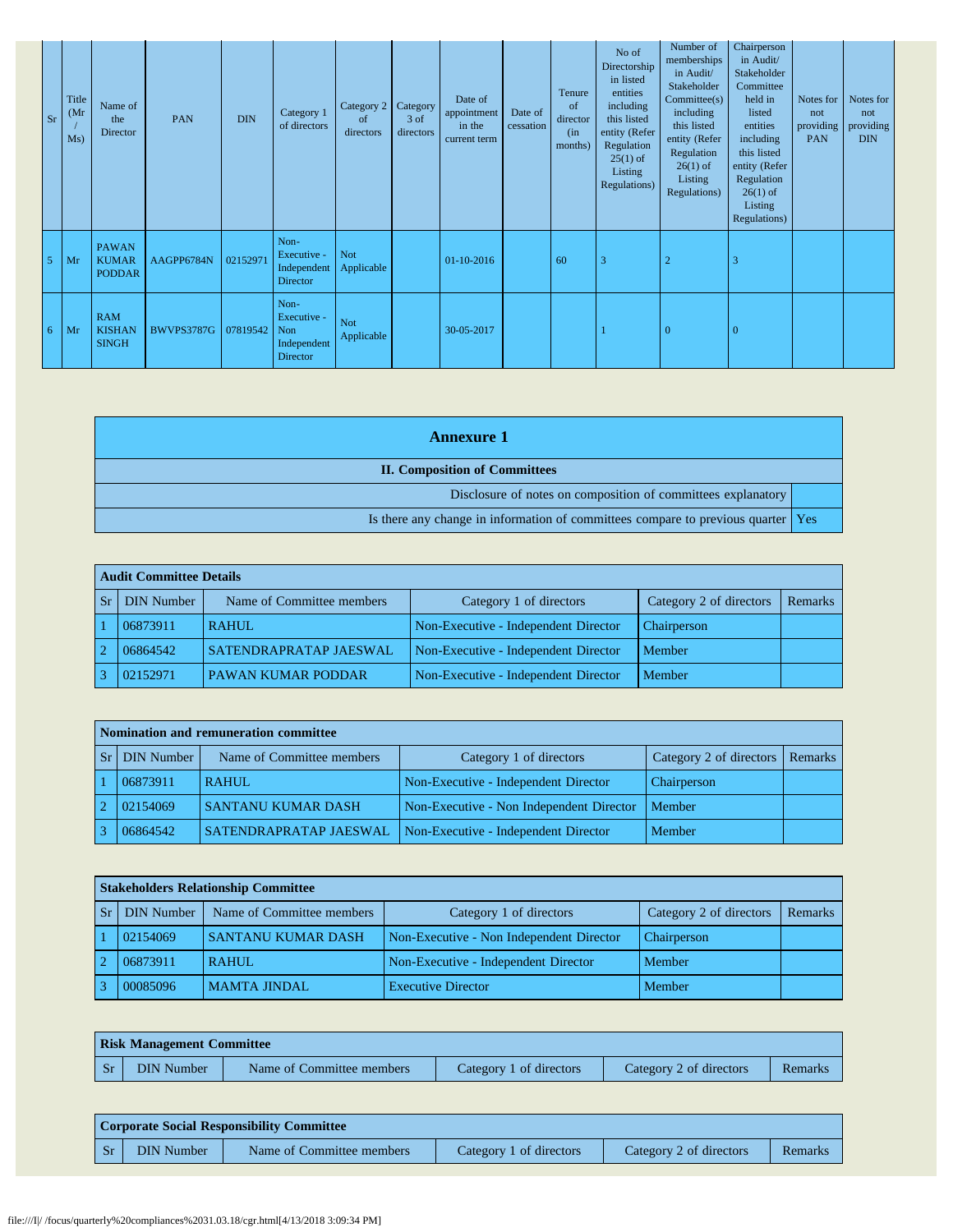## **Other Committee**

Sr DIN Number Name of Committee members Name of other committee Category 1 of directors Category 2 of directors Remarks

|                | <b>Annexure 1</b>                                                |                                                         |                                                                |  |  |  |  |  |  |  |  |
|----------------|------------------------------------------------------------------|---------------------------------------------------------|----------------------------------------------------------------|--|--|--|--|--|--|--|--|
|                | <b>Annexure 1</b>                                                |                                                         |                                                                |  |  |  |  |  |  |  |  |
|                | <b>III. Meeting of Board of Directors</b>                        |                                                         |                                                                |  |  |  |  |  |  |  |  |
|                | Disclosure of notes on meeting of board of directors explanatory |                                                         |                                                                |  |  |  |  |  |  |  |  |
| <b>Sr</b>      | Date(s) of meeting (if any) in the<br>previous quarter           | $Date(s)$ of meeting (if any) in the<br>current quarter | Maximum gap between any two consecutive (in<br>number of days) |  |  |  |  |  |  |  |  |
| $\vert$ 1      | 12-10-2017                                                       |                                                         |                                                                |  |  |  |  |  |  |  |  |
| $\overline{2}$ | 13-11-2017                                                       |                                                         | 31                                                             |  |  |  |  |  |  |  |  |
| $\overline{3}$ |                                                                  | 22-01-2018                                              | 69                                                             |  |  |  |  |  |  |  |  |
| $\overline{4}$ |                                                                  | 13-02-2018                                              | 21                                                             |  |  |  |  |  |  |  |  |
| $\overline{5}$ |                                                                  | 31-03-2018                                              | 45                                                             |  |  |  |  |  |  |  |  |

|                | <b>Annexure 1</b>                                        |                                                                     |                                                     |                                 |                                                                     |                                                                               |                               |  |  |  |  |
|----------------|----------------------------------------------------------|---------------------------------------------------------------------|-----------------------------------------------------|---------------------------------|---------------------------------------------------------------------|-------------------------------------------------------------------------------|-------------------------------|--|--|--|--|
|                | <b>IV. Meeting of Committees</b>                         |                                                                     |                                                     |                                 |                                                                     |                                                                               |                               |  |  |  |  |
|                | Disclosure of notes on meeting of committees explanatory |                                                                     |                                                     |                                 |                                                                     |                                                                               |                               |  |  |  |  |
| <b>Sr</b>      | Name of<br>Committee                                     | $Date(s)$ of meeting<br>of the committee in<br>the relevant quarter | Whether<br>requirement of<br>Quorum met<br>(Yes/No) | Requirement<br>of Quorum<br>met | $Date(s)$ of meeting<br>of the committee in<br>the previous quarter | Maximum gap between<br>any two consecutive<br>meetings (in number of<br>days) | Name of<br>other<br>committee |  |  |  |  |
|                | Audit<br>Committee                                       |                                                                     | Yes                                                 |                                 | 12-10-2017                                                          |                                                                               |                               |  |  |  |  |
| $\overline{2}$ | Audit<br>Committee                                       |                                                                     | Yes                                                 |                                 | 13-11-2017                                                          | 31                                                                            |                               |  |  |  |  |
| $\overline{3}$ | Audit<br>Committee                                       | 13-02-2018                                                          | Yes                                                 |                                 |                                                                     | 91                                                                            |                               |  |  |  |  |
| $\overline{4}$ | Audit<br>Committee                                       | 31-03-2018                                                          | Yes                                                 |                                 |                                                                     | 45                                                                            |                               |  |  |  |  |
| 5              | Nomination<br>and<br>remuneration<br>committee           |                                                                     | Yes                                                 |                                 | 12-10-2017                                                          |                                                                               |                               |  |  |  |  |
| 6              | <b>Stakeholders</b><br>Relationship<br>Committee         | 22-01-2018                                                          | Yes                                                 |                                 | 13-11-2017                                                          | 69                                                                            |                               |  |  |  |  |

|                | <b>Annexure 1</b>                                                                                         |                                  |                                                                    |  |  |  |
|----------------|-----------------------------------------------------------------------------------------------------------|----------------------------------|--------------------------------------------------------------------|--|--|--|
|                | <b>V. Related Party Transactions</b>                                                                      |                                  |                                                                    |  |  |  |
|                | Sr Subject                                                                                                | Compliance status<br>(Yes/No/NA) | If status is "No" details of non-<br>compliance may be given here. |  |  |  |
| $\vert$ 1      | Whether prior approval of audit committee obtained                                                        | <b>NA</b>                        |                                                                    |  |  |  |
| $\overline{2}$ | Whether shareholder approval obtained for material RPT                                                    | <b>NA</b>                        |                                                                    |  |  |  |
| $\overline{3}$ | Whether details of RPT entered into pursuant to omnibus approval<br>have been reviewed by Audit Committee | <b>NA</b>                        |                                                                    |  |  |  |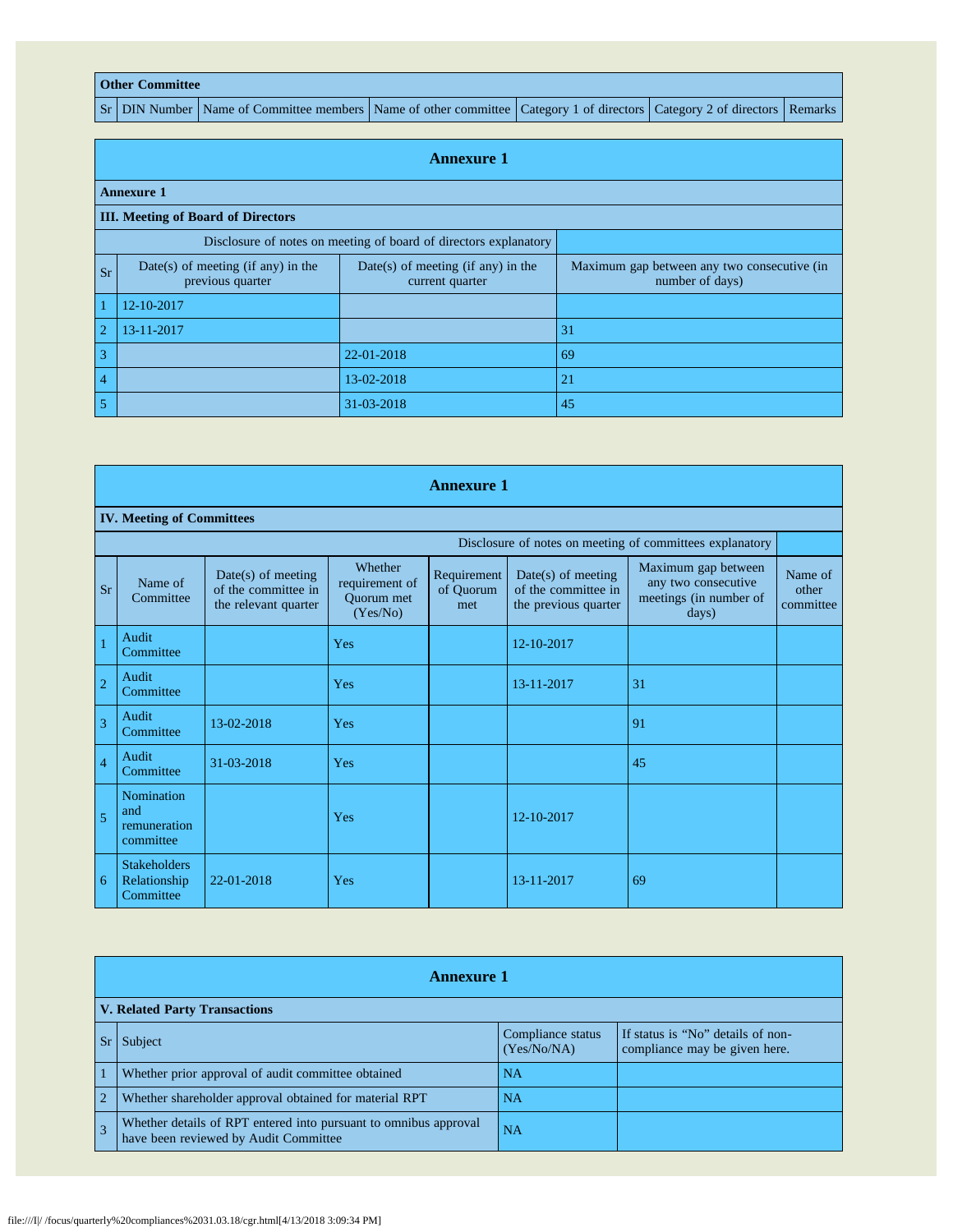|                | <b>Annexure 1</b>                                                                                                                                                                                               |                                  |  |  |  |  |
|----------------|-----------------------------------------------------------------------------------------------------------------------------------------------------------------------------------------------------------------|----------------------------------|--|--|--|--|
|                | <b>VI.</b> Affirmations                                                                                                                                                                                         |                                  |  |  |  |  |
| $S_{r}$        | Subject                                                                                                                                                                                                         | Compliance<br>status<br>(Yes/No) |  |  |  |  |
|                | The composition of Board of Directors is in terms of SEBI (Listing obligations and disclosure requirements)<br>Regulations, 2015                                                                                | Yes                              |  |  |  |  |
| $\overline{2}$ | The composition of the following committees is in terms of SEBI(Listing obligations and disclosure requirements)<br>Regulations, 2015 a. Audit Committee                                                        | Yes                              |  |  |  |  |
| $\overline{3}$ | The composition of the following committees is in terms of SEBI(Listing obligations and disclosure requirements)<br>Regulations, 2015. b. Nomination & remuneration committee                                   | Yes                              |  |  |  |  |
| $\overline{4}$ | The composition of the following committees is in terms of SEBI(Listing obligations and disclosure requirements)<br>Regulations, 2015. c. Stakeholders relationship committee                                   | Yes                              |  |  |  |  |
| 5              | The composition of the following committees is in terms of SEBI(Listing obligations and disclosure requirements)<br>Regulations, 2015. d. Risk management committee (applicable to the top 100 listed entities) | NA                               |  |  |  |  |
| 6              | The committee members have been made aware of their powers, role and responsibilities as specified in SEBI<br>(Listing obligations and disclosure requirements) Regulations, 2015.                              | Yes                              |  |  |  |  |
|                | The meetings of the board of directors and the above committees have been conducted in the manner as specified<br>in SEBI (Listing obligations and disclosure requirements) Regulations, 2015.                  | Yes                              |  |  |  |  |
| 8              | This report and/or the report submitted in the previous quarter has been placed before Board of Directors.                                                                                                      | Yes                              |  |  |  |  |

|                | <b>Annexure 1</b> |                          |  |  |  |
|----------------|-------------------|--------------------------|--|--|--|
| <b>Sr</b>      | Subject           | Compliance status        |  |  |  |
|                | Name of signatory | <b>MAMTA JINDAL</b>      |  |  |  |
| $\overline{2}$ | Designation       | <b>Managing Director</b> |  |  |  |

|                | <b>Annexure II</b>                                                         |                                  |                                                                                                                 |                     |  |  |
|----------------|----------------------------------------------------------------------------|----------------------------------|-----------------------------------------------------------------------------------------------------------------|---------------------|--|--|
|                |                                                                            |                                  | Annexure II to be submitted by listed entity at the end of the financial year (for the whole of financial year) |                     |  |  |
|                | I. Disclosure on website in terms of Listing Regulations                   |                                  |                                                                                                                 |                     |  |  |
| Sr             | Item                                                                       | Compliance status<br>(Yes/No/NA) | If status is "No" details of non-<br>compliance may be given here.                                              | Web address         |  |  |
|                | Details of business                                                        | Yes                              |                                                                                                                 | www.focuslimited.in |  |  |
| $\overline{2}$ | Terms and conditions of appointment of<br>independent directors            | <b>Yes</b>                       |                                                                                                                 | www.focuslimited.in |  |  |
| 3              | Composition of various committees of board<br>of directors                 | Yes                              |                                                                                                                 | www.focuslimited.in |  |  |
| $\overline{4}$ | Code of conduct of board of directors and<br>senior management personnel   | Yes                              |                                                                                                                 | www.focuslimited.in |  |  |
| 5              | Details of establishment of vigil mechanism/<br>Whistle Blower policy      | Yes                              |                                                                                                                 | www.focuslimited.in |  |  |
| 6              | Criteria of making payments to non-executive<br>directors                  | <b>NA</b>                        |                                                                                                                 |                     |  |  |
| $\overline{7}$ | Policy on dealing with related party<br>transactions                       | <b>Yes</b>                       |                                                                                                                 | www.focuslimited.in |  |  |
| 8              | Policy for determining 'material' subsidiaries                             | NA                               |                                                                                                                 |                     |  |  |
| $\mathbf{Q}$   | Details of familiarization programmes<br>imparted to independent directors | Yes                              |                                                                                                                 | www.focuslimited.in |  |  |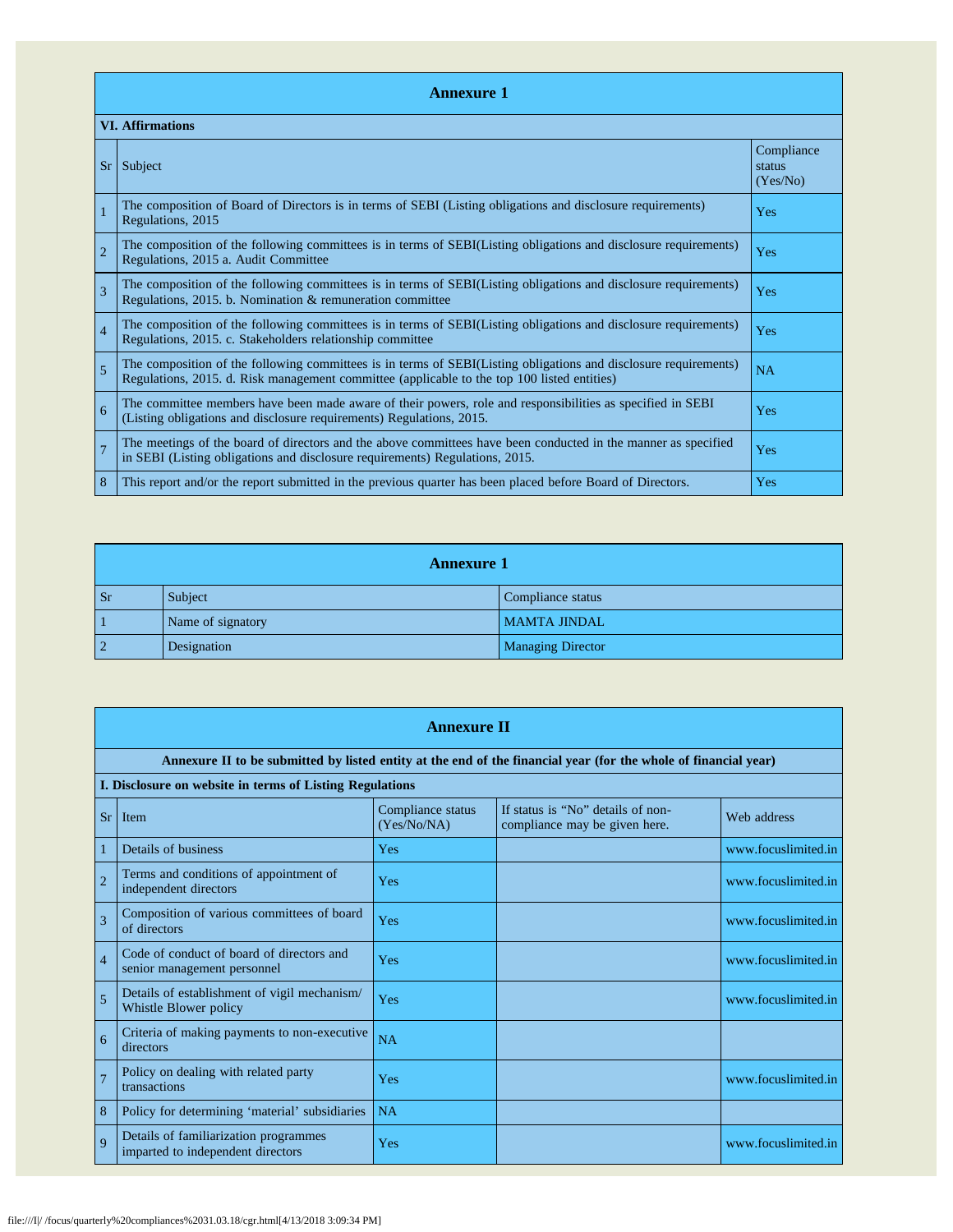|    | <b>Annexure II</b>                                                                                                                                  |                                     |                                                                      |                     |  |  |
|----|-----------------------------------------------------------------------------------------------------------------------------------------------------|-------------------------------------|----------------------------------------------------------------------|---------------------|--|--|
|    | Annexure II to be submitted by listed entity at the end of the financial year (for the whole of financial year)                                     |                                     |                                                                      |                     |  |  |
|    | I. Disclosure on website in terms of Listing Regulations                                                                                            |                                     |                                                                      |                     |  |  |
| Sr | <b>Item</b>                                                                                                                                         | Compliance<br>status<br>(Yes/No/NA) | If status is "No" details of<br>non-compliance may be<br>given here. | Web address         |  |  |
| 10 | Contact information of the designated officials of the listed<br>entity who are responsible for assisting and handling investor   Yes<br>grievances |                                     |                                                                      | www.focuslimited.in |  |  |
| 11 | email address for grievance redressal and other relevant<br>details                                                                                 | Yes                                 |                                                                      | www.focuslimited.in |  |  |
| 12 | <b>Financial results</b>                                                                                                                            | Yes                                 |                                                                      | www.focuslimited.in |  |  |
| 13 | Shareholding pattern                                                                                                                                | Yes                                 |                                                                      | www.focuslimited.in |  |  |
| 14 | Details of agreements entered into with the media companies<br>and/or their associates                                                              | <b>NA</b>                           |                                                                      |                     |  |  |
| 15 | New name and the old name of the listed entity                                                                                                      | NA                                  |                                                                      |                     |  |  |

|                | <b>Annexure II</b>                                                                                                   |                        |                                     |                                                                    |  |  |
|----------------|----------------------------------------------------------------------------------------------------------------------|------------------------|-------------------------------------|--------------------------------------------------------------------|--|--|
|                | <b>II. Annual Affirmations</b>                                                                                       |                        |                                     |                                                                    |  |  |
| Sr             | Particulars                                                                                                          | Regulation<br>Number   | Compliance<br>status<br>(Yes/No/NA) | If status is "No" details of non-<br>compliance may be given here. |  |  |
| $\mathbf{1}$   | Independent director(s) have been appointed in terms of<br>specified criteria of 'independence' and/or 'eligibility' | $16(1)(b) \&$<br>25(6) | Yes                                 |                                                                    |  |  |
| $\overline{2}$ | Board composition                                                                                                    | 17(1)                  | Yes                                 |                                                                    |  |  |
| 3              | Meeting of Board of directors                                                                                        | 17(2)                  | Yes                                 |                                                                    |  |  |
| $\overline{4}$ | <b>Review of Compliance Reports</b>                                                                                  | 17(3)                  | Yes                                 |                                                                    |  |  |
| 5              | Plans for orderly succession for appointments                                                                        | 17(4)                  | Yes                                 |                                                                    |  |  |
| 6              | Code of Conduct                                                                                                      | 17(5)                  | Yes                                 |                                                                    |  |  |
| $\overline{7}$ | Fees/compensation                                                                                                    | 17(6)                  | <b>NA</b>                           |                                                                    |  |  |
| 8              | Minimum Information                                                                                                  | 17(7)                  | Yes                                 |                                                                    |  |  |
| 9              | Compliance Certificate                                                                                               | 17(8)                  | Yes                                 |                                                                    |  |  |
| 10             | Risk Assessment & Management                                                                                         | 17(9)                  | <b>NA</b>                           |                                                                    |  |  |

|           | <b>Annexure II</b>                                          |                      |                                  |                                                                    |  |  |
|-----------|-------------------------------------------------------------|----------------------|----------------------------------|--------------------------------------------------------------------|--|--|
|           | <b>II. Annual Affirmations</b>                              |                      |                                  |                                                                    |  |  |
| <b>Sr</b> | <b>Particulars</b>                                          | Regulation<br>Number | Compliance status<br>(Yes/No/NA) | If status is "No" details of non-<br>compliance may be given here. |  |  |
|           | Performance Evaluation of Independent Directors             | 17(10)               | Yes                              |                                                                    |  |  |
|           | <b>Composition of Audit Committee</b>                       | 18(1)                | Yes                              |                                                                    |  |  |
| 13        | Meeting of Audit Committee                                  | 18(2)                | Yes                              |                                                                    |  |  |
| 14        | Composition of nomination & remuneration<br>committee       | $19(1) \& (2)$       | Yes                              |                                                                    |  |  |
| 15        | <b>Composition of Stakeholder Relationship</b><br>Committee | 20(1) & (2)          | Yes                              |                                                                    |  |  |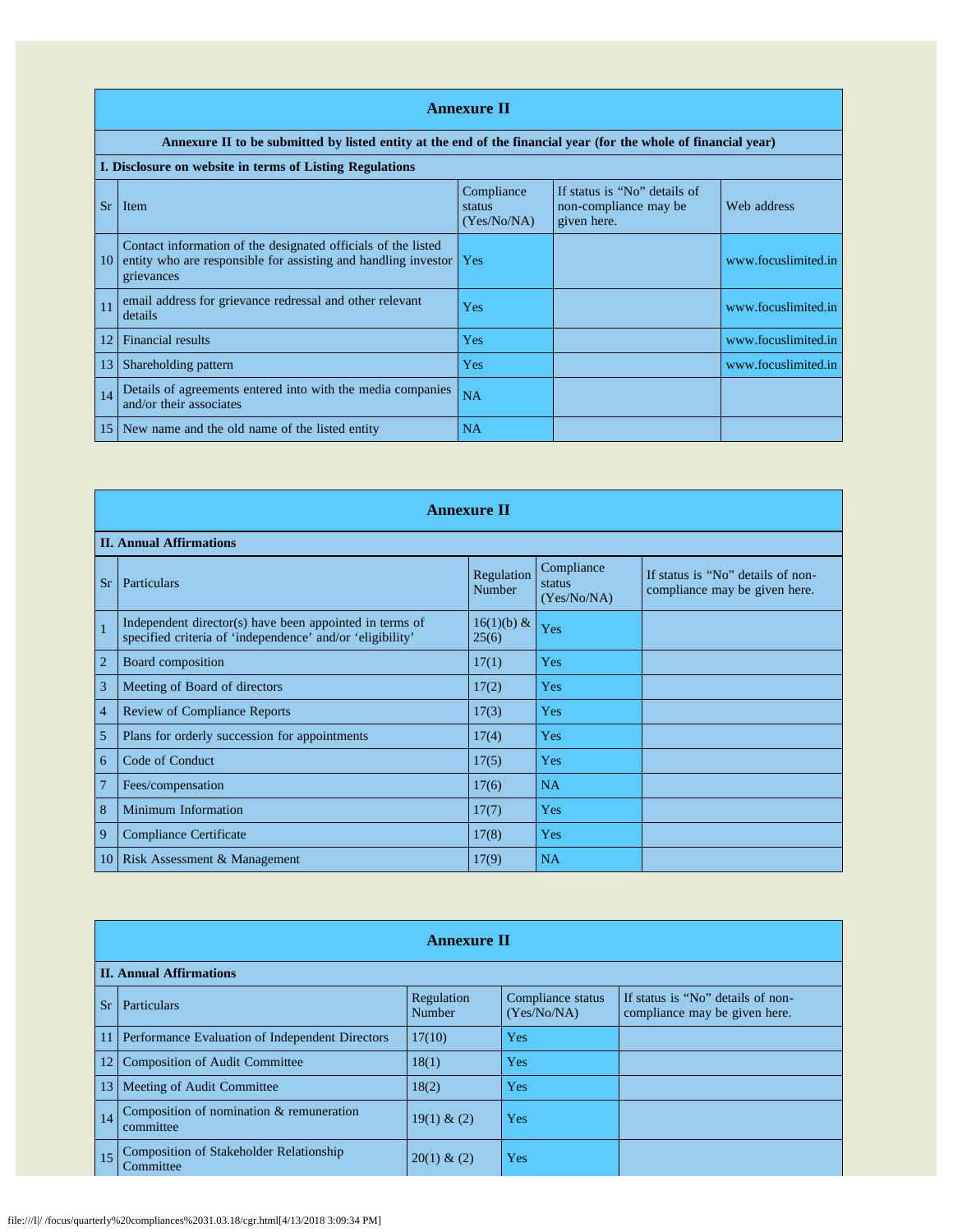| 16        | Composition and role of risk management<br>committee                               | $21(1),(2),(3),(4)$ NA        |           |  |
|-----------|------------------------------------------------------------------------------------|-------------------------------|-----------|--|
|           | Vigil Mechanism                                                                    | 22                            | Yes       |  |
| 18 I      | Policy for related party Transaction                                               | 23(1), (5), (6), (7)<br>& (8) | Yes       |  |
|           | Prior or Omnibus approval of Audit Committee for<br>all related party transactions | 23(2), (3)                    | NA        |  |
| <b>20</b> | Approval for material related party transactions                                   | 23(4)                         | <b>NA</b> |  |

|           | <b>Annexure II</b>                                                                                                   |                                 |                                     |                                                                      |  |
|-----------|----------------------------------------------------------------------------------------------------------------------|---------------------------------|-------------------------------------|----------------------------------------------------------------------|--|
|           | <b>II. Annual Affirmations</b>                                                                                       |                                 |                                     |                                                                      |  |
| <b>Sr</b> | <b>Particulars</b>                                                                                                   | Regulation<br>Number            | Compliance<br>status<br>(Yes/No/NA) | If status is "No" details of<br>non-compliance may be given<br>here. |  |
| 21        | Composition of Board of Directors of unlisted material<br>Subsidiary                                                 | 24(1)                           | <b>NA</b>                           |                                                                      |  |
| 22        | Other Corporate Governance requirements with respect to<br>subsidiary of listed entity                               | 24(2), (3), (4), (5)<br>$\&(6)$ | <b>NA</b>                           |                                                                      |  |
| 23        | Maximum Directorship & Tenure                                                                                        | 25(1) & (2)                     | <b>Yes</b>                          |                                                                      |  |
| 24        | Meeting of independent directors                                                                                     | 25(3) & (4)                     | Yes                                 |                                                                      |  |
| 25        | Familiarization of independent directors                                                                             | 25(7)                           | <b>Yes</b>                          |                                                                      |  |
| 26        | Memberships in Committees                                                                                            | 26(1)                           | <b>Yes</b>                          |                                                                      |  |
| 27        | Affirmation with compliance to code of conduct from members<br>of Board of Directors and Senior management personnel | 26(3)                           | Yes                                 |                                                                      |  |
| 28        | Disclosure of Shareholding by Non-Executive Directors                                                                | 26(4)                           | <b>Yes</b>                          |                                                                      |  |
| 29        | Policy with respect to Obligations of directors and senior<br>management                                             | $26(2)$ & $26(5)$               | Yes                                 |                                                                      |  |
|           | Any other information to be provided - Add Notes                                                                     |                                 |                                     |                                                                      |  |

|                | <b>Annexure II</b> |  |
|----------------|--------------------|--|
|                | Name of signatory  |  |
| $\overline{2}$ | Designation        |  |

| <b>Annexure II</b>                                                                                                                                                    |                                         |  |  |  |
|-----------------------------------------------------------------------------------------------------------------------------------------------------------------------|-----------------------------------------|--|--|--|
| <b>III. Affirmations</b>                                                                                                                                              |                                         |  |  |  |
| <b>Particulars</b>                                                                                                                                                    | <b>Compliance status</b><br>(Yes/No/NA) |  |  |  |
| The Listed Entity has approved Material Subsidiary Policy and the Corporate Governance requirements with<br>respect to subsidiary of Listed Entity have been complied | <b>NA</b>                               |  |  |  |
| Any other information to be provided                                                                                                                                  |                                         |  |  |  |